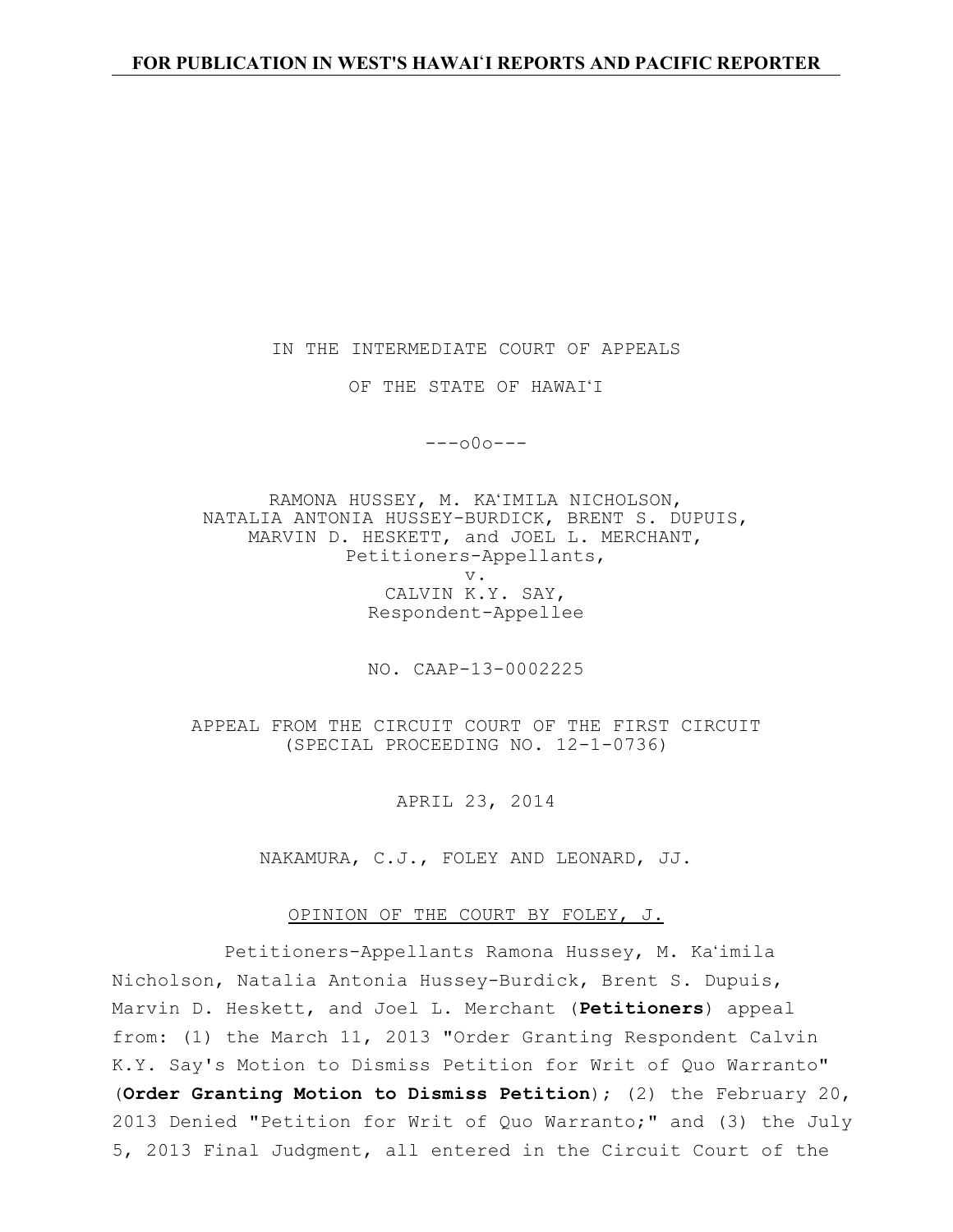First Circuit<sup>1</sup> (circuit court).

Petitioners contend the circuit court erred by:

(1) finding it lacked subject matter jurisdiction to hear quo warranto actions challenging an individual's possession of title to office of representative when allegations have been averred that the individual is no longer a qualified voter of the representative district pursuant to article III, section 6 of the Hawaiʻi Constitution (rev. 1978); $^2$  and

(2) finding a quo warranto action challenging an individual's possession of title to elected office when allegations have been averred that the individual is no longer a qualified voter of the representative district pursuant to article III, section 6 of the Hawai'i Constitution, was a voter registration challenge pursuant to Hawaii Revised Statutes (**HRS**)  $$11-25$  (2009 Repl.).<sup>3</sup>

 $\,1\,$ The Honorable Karen T. Nakasone presided.

<sup>2</sup> Article III, section 6 of the Hawai'i Constitution provides:

**Section 6**. No person shall be eligible to serve as a member of the senate unless the person has been a resident of the State for not less than three years, has attained the age of majority and is, prior to filing nomination papers and thereafter continues to be, a qualified voter of the senatorial district from which the person seeks to be elected; except that in the year of the first general election following reapportionment, but prior to the primary election, an incumbent senator may move to a new district without being disqualified from completing the remainder of the incumbent senator's term. No person shall be eligible to serve as a member of the house of representatives unless the person has been a resident of the State for not less than three years, has attained the age of majority and is, prior to filing nomination papers and thereafter continues to be, a qualified voter of the representative district from which the person seeks to be elected; except that in the year of the first general election following reapportionment, but prior to the primary election, an incumbent representative may move to a new district without being disqualified from completing the remainder of the incumbent representative's term.

HRS § 11-25 provides:

3

**§11-25 Challenge by voters; grounds; procedure**. (a) Challenging prior to election day. Any registered voter may challenge the right of a person to be or to remain registered as a voter in any precinct for any cause not previously decided by the board of registration or the supreme court in respect to the same person; provided that (continued...)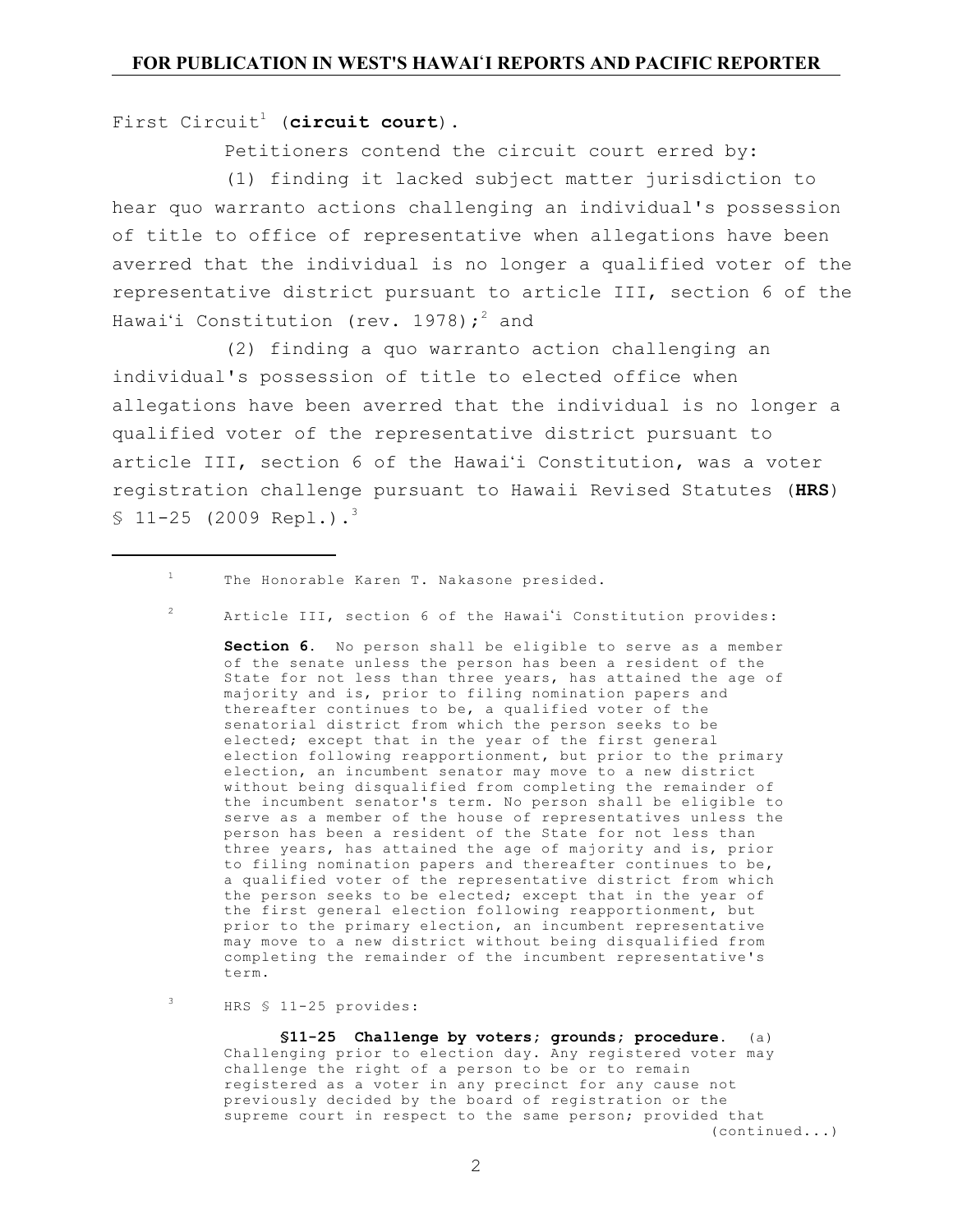#### **I. BACKGROUND**

On December 31, 2012, Petitioners filed their Petition for Writ of Quo Warranto (**Petition**) with the circuit court pursuant to HRS § 659-4 (1993). $^4$  Petitioners alleged Respondent-Appellee Calvin K.Y. Say (**Say**), a member of the House of Representatives from the Twentieth Representative District, "has lived and continues to live at 2247 Star Road in Pauoa Valley in the Twenty Fifth Representative District and the house at 2247

in an election of members of the board of trustees of the office of Hawaiian affairs the voter making the challenge must be registered to vote in that election. The challenge shall be in writing, setting forth the grounds upon which it is based, and be signed by the person making the challenge. The challenge shall be delivered to the clerk who shall forthwith serve notice thereof on the person challenged. The clerk shall, as soon as possible, investigate and rule on the challenge.

(b) Challenging on election day. Any voter rightfully in the polling place may challenge the right to vote of any person who comes to the precinct officials for voting purposes. The challenge shall be on the grounds that the voter is not the person the voter alleges to be, or that the voter is not entitled to vote in that precinct; provided that only in an election of members of the board of trustees of the office of Hawaiian affairs, a person registered to vote in that election may also challenge on the grounds that the voter is not Hawaiian. No other or further challenge shall be allowed. Any person thus challenged shall first be given the opportunity to make the relevant correction pursuant to section 11-21. The challenge shall be considered and decided immediately by the precinct officials and the ruling shall be announced.

(c) If neither the challenger nor the challenged voter shall appeal the ruling of the clerk or the precinct officials, then the voter shall either be allowed to vote or be prevented from voting in accordance with the ruling. If an appeal is taken to the board of registration, the challenged voter shall be allowed to vote; provided that ballot is placed in a sealed envelope to be later counted or rejected in accordance with the ruling on appeal. The chief election officer shall adopt rules in accordance with chapter 91 to safeguard the secrecy of the challenged voter's ballot.

the writ is issued." <u>Application of Ferguson</u>, 74 Haw. 394, 399, 846 P.2d 894,<br>897 (1993) (citation and emphasis omitted). Private individuals obtain a writ 4 "A petition for a writ of quo warranto seeks a court order directing a person who claims or usurps a state office to show by what authority he or she claims the office. The burden [of proof] rests with the respondent once of quo warranto by filing a sworn petition with a circuit court "setting out facts sufficient to show a right to the order[.]" HRS § 659-4. The Respondent must file her or his answer in writing, within a time determined by the circuit court, and stating the authority under which the person claims to act. HRS § 659-5 (1993).

 $3(\ldots$ continued)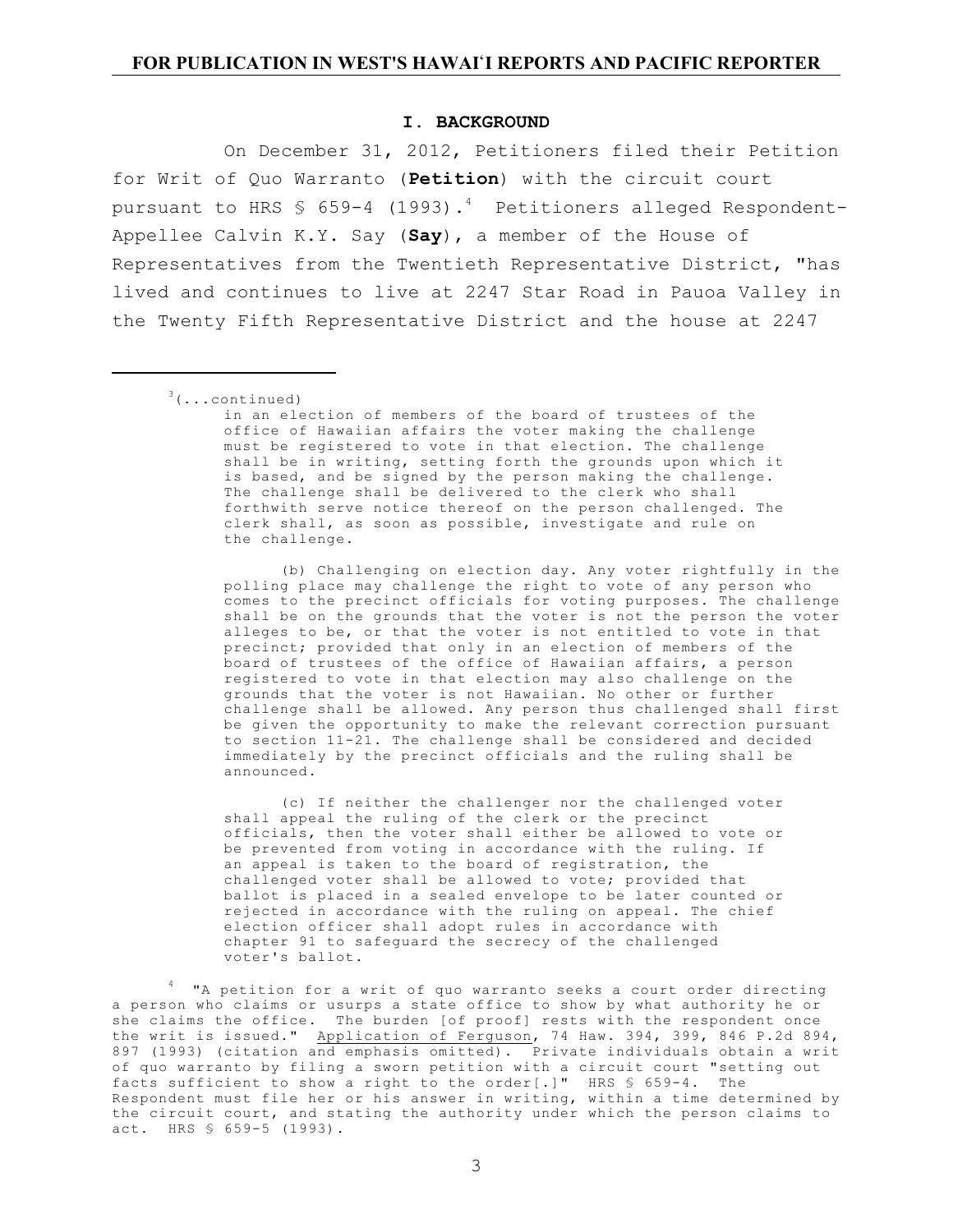Star Road is where his habitation is fixed;" and that "[Say] is registered to vote and claims legal residency at 1822 10th Avenue in Palolo Valley [(**Palolo residence**)] but previously admitted he does not actually live there  $\ldots$  . . " Petitioners sought a writ of quo warranto requiring Say "to appear before this Honorable [circuit c]ourt at a time certain and as soon as possible and answer unto petitioners and show by what warrant and authority he claims title."

In 2006, Say prevailed in two challenges to his voter registration, partly on the basis of his contention that his absence from his Palolo residence was "due to extraordinary circumstances relating to the provision of health and living assistance for a member of his family." Another unsuccessful challenge to Say's voter registration occurred in 2010.

On January 8, 2013, Say filed his Motion to Dismiss Petition for Writ of Quo Warranto (**Say's Motion to Dismiss**). On February 12, 2013, Petitioners filed a Memorandum in Opposition to Say's Motion to Dismiss. On February 15, 2013, Say filed a reply to the Memorandum in Opposition.

The circuit court held a hearing on Say's Motion to Dismiss on February 20, 2013. Petitioners argued that the question of an officer-holder's residency should be submitted to an evidentiary trial as occurred in Dejetley v. Kaho'ohalahala, 122 Hawai'i 251, 226 P.3d 421 (2010). The circuit court ruled at the hearing: "It is [the circuit court's] determination as a question of law that this [(the petition's challenge to Say's voter registration)] is exclusively within the province of the city clerk, and HRS Section 11-25 would govern these types of questions and this type of issue, not the jurisdiction of [the circuit court.]"

On March 11, 2013, the circuit court entered its Order Granting Motion to Dismiss Petition pursuant to Hawai'i Rules of Civil Procedure (**HRCP**) Rule 12(b)(1), which states:

> 1. The [Petition] is, on its face, a challenge to [Say's] voter registration. Challenges to voter registration are exclusively within the province of the clerks of the respective counties pursuant to [HRS] §11-25.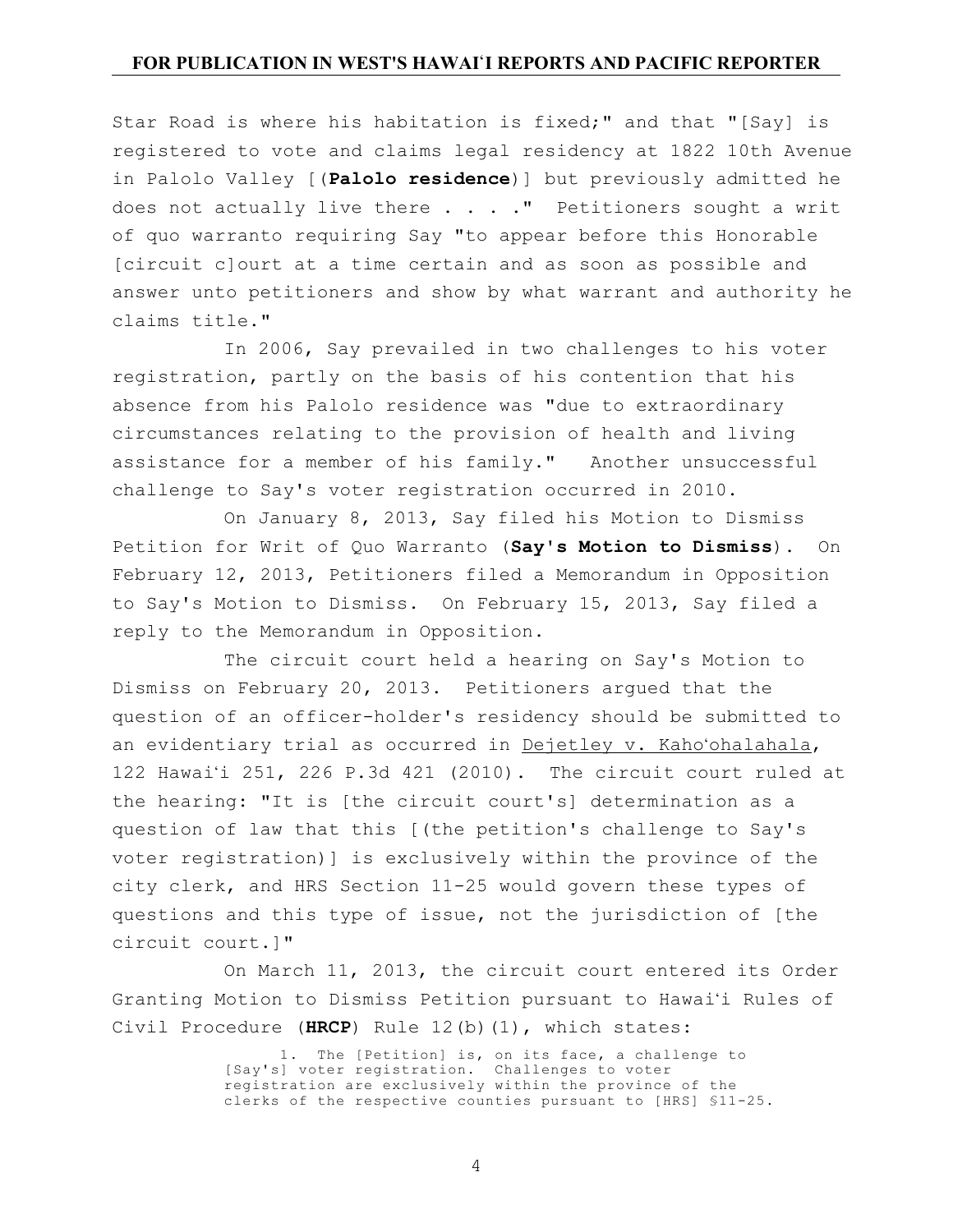2. The circuit courts can never have jurisdiction over challenges to voter registration. A person ruled against by the county clerk may appeal to the board of registration pursuant to [HRS] §11-26 [2009 Repl.], and an appeal from a board of registration decision must be made to the intermediate appellate court pursuant to [HRS] §11-51 [2009 Repl.].

3. [Say's Motion to Dismiss] is GRANTED pursuant to [HRCP Rule] 12(b)(1). The dismissal shall be without prejudice as to Petitioners' ability to bring a challenge in the proper forum, which the [circuit court] finds is the Office of the City Clerk, City and County of Honolulu.

4. [Say's] request for attorneys' fees is DENIED without prejudice as to [Say's] ability to seek such fees in the proper forum.

On March 21, 2013, Petitioners filed a notice of appeal to this court, which was dismissed on July 2, 2013 for lack of appellate jurisdiction because the circuit court's order had not been reduced to a separate final judgment.

On July 5, 2013, the circuit court filed its Final Judgment in favor of Say. Petitioners then filed a notice of appeal on July 23, 2013.

### **II. DISCUSSION**

Petitioners sought a writ of quo warranto "requir[ing] that [Say] come forward with his burden and show by what authority he holds title to office." The circuit court found however, that it lacked jurisdiction because the Petition was "on its face, a challenge to [Say's] voter registration." Petitioners contend the circuit court erred.

A circuit court's grant or denial of a motion to dismiss under HRCP Rule 12(b)(1) for "lack of subject matter jurisdiction is a question of law, reviewable *de novo*." Norris v. Hawaiian Airlines, Inc., 74 Haw. 235, 239, 842 P.2d 634, 637 (1992), aff'd, Hawaiian Airlines, Inc. v. Norris, 512 U.S. 246 (1994). In Norris, the Hawai'i Supreme Court adopted the view of the Ninth Circuit Court of Appeals in Love v. United States, 871 F.2d 1488, 1491 (9th Cir. 1989), opinion amended on other grounds and superseded by Love v. United States, 915 F.2d 1242 (9th Cir. 1989):

> review of a motion to dismiss for lack of subject matter jurisdiction is based on the contents of the complaint, the allegations of which we accept as true and construe in the light most favorable to the plaintiff. Dismissal is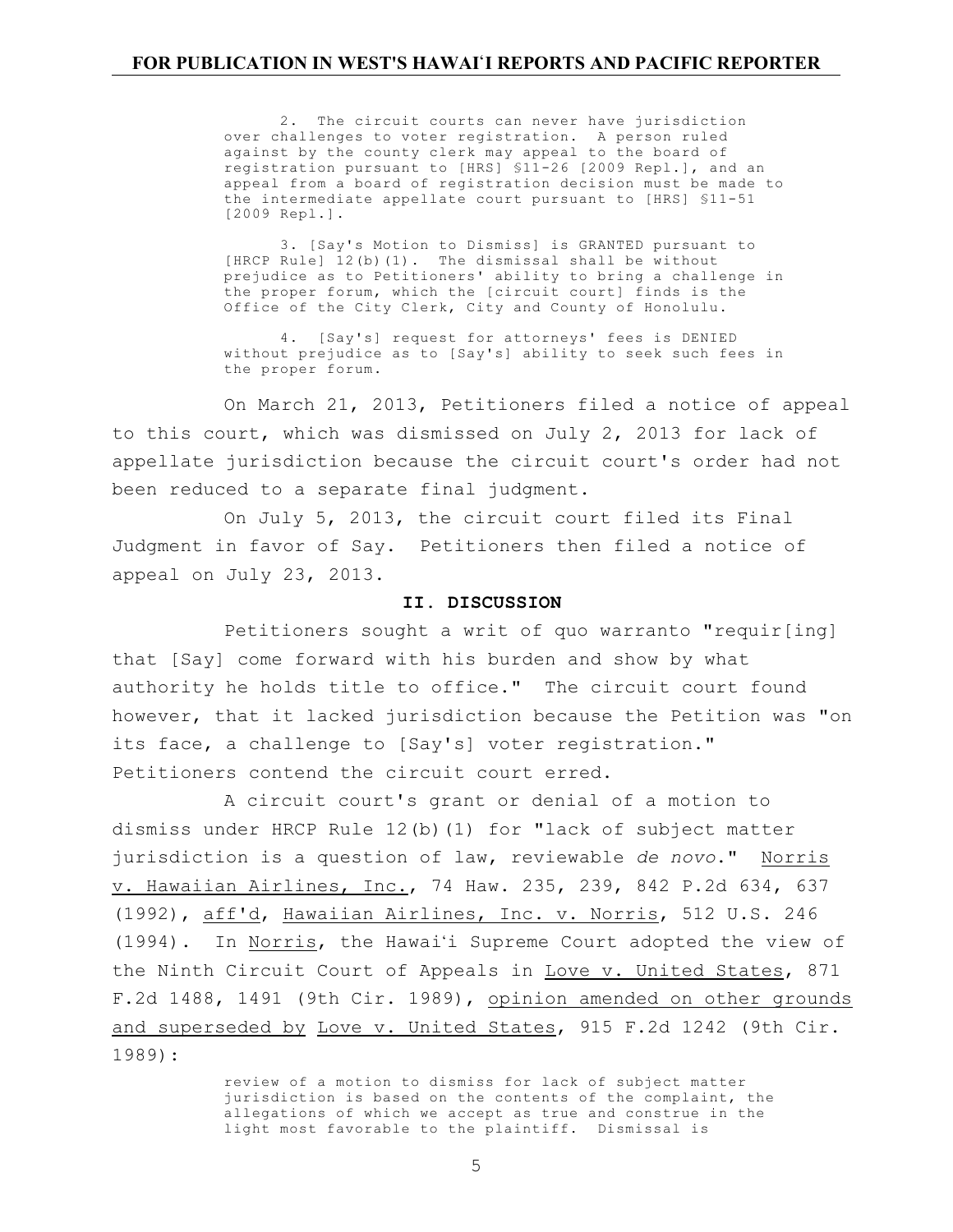improper unless it appears beyond doubt that the plaintiff can prove no set of facts in support of his claim which would entitle him to relief.

Norris, 74 Haw. at 240, 842 P.2d at 637 (internal quotation marks, citation, and brackets omitted.)

The Petition addressed Say's eligibility to serve as a member of the House of Representatives under article III, section 6 of the Hawai'i Constitution. Article III, section 6 of the Hawai'i Constitution provides, in part, eligibility requirements for those seeking to serve as house representatives:

> **Section 6** . . . No person shall be eligible to serve as a member of the house of representatives unless the person . . . is, prior to filing nomination papers and thereafter continues to be, a qualified voter of the representative district from which the person seeks to be elected; except that in the year of the first general election following reapportionment, but prior to the primary election, an incumbent representative may move to a new district without being disqualified from completing the remainder of the incumbent representative's term.

Our courts have jurisdiction over the interpretation of constitutional provisions for the qualification of candidates for the house of representatives and of elected representatives to serve in that capacity. See Alakai Na Keiki, Inc. v. Matayoshi, 127 Hawai'i 263, 276, 277 P.3d 988, 1001 (2012), reconsideration denied, 127 Hawai'i 233, 277 P.3d 327 (2012) ("Our ultimate authority is the Constitution; and the courts, not the legislature, are the ultimate interpreters of the Constitution.") quoting State v. Nakata*,* 76 Hawai'i 360, 370, 878 P.2d 699, 709 (1994); and Cnty. of Hawai'i v. Ala Loop Homeowners, 123 Hawai'i 391, 454, 235 P.3d 1103, 1166 (2010) ("The ultimate authority for interpreting Hawai'i's constitutional guarantees is vested in the courts of this state."); Akizaki v. Fong, 51 Haw. 354, 357, 461 P.2d 221, 223 (1969) ("[C]ourts are required by the [Hawai'i] Constitution to be the forum and the final arbiter in such disputes [over election contests involving a legislative seat].").

Article III, section 1 of the Hawai'i Constitution vests the legislature with "the power to enact laws and to declare what the law shall be." Sherman v. Sawyer, 63 Haw. 55,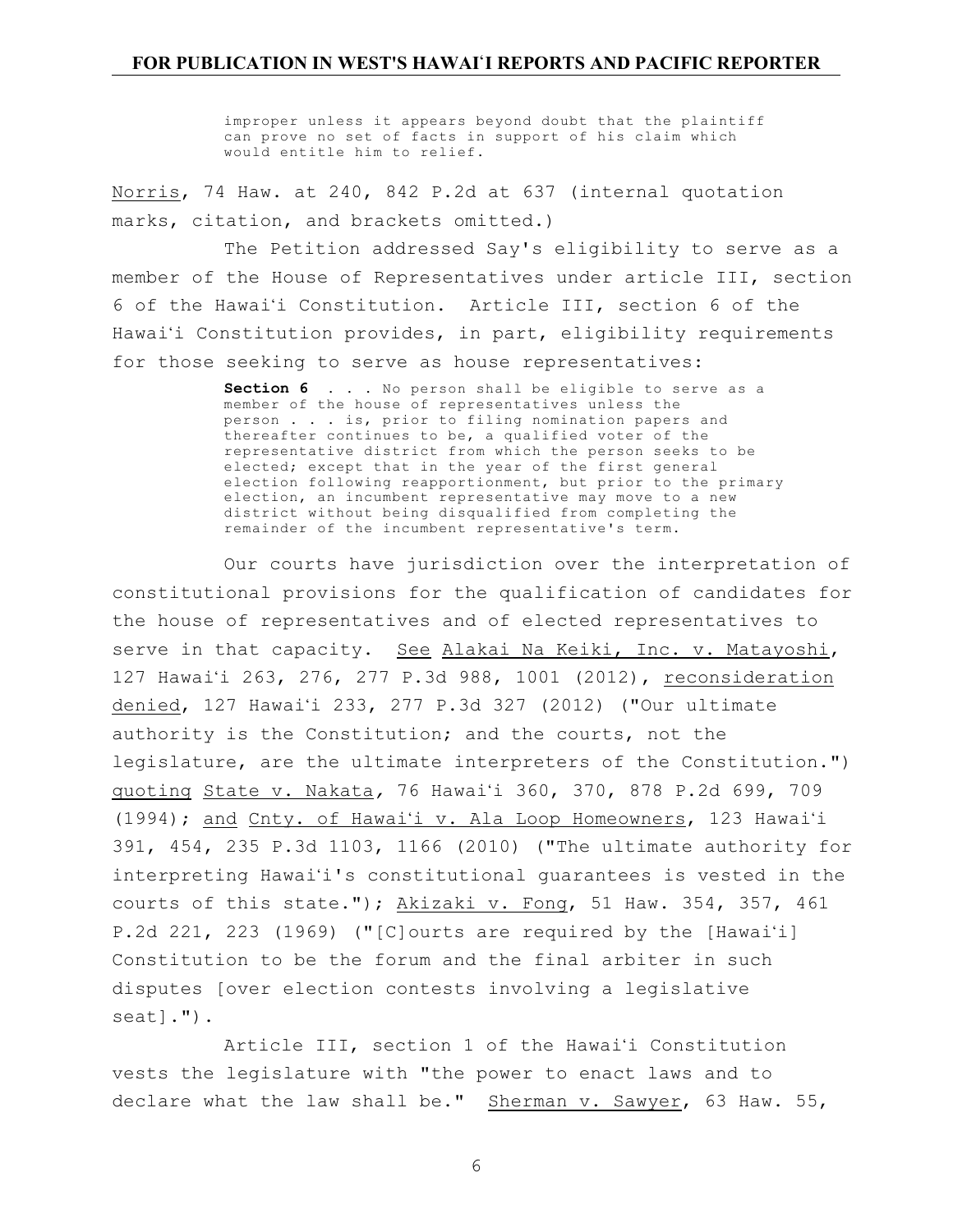57, 621 P.2d 346, 348 (1980). "Under this grant of authority, the legislature has the power to establish the subject matter jurisdiction of our state court system." Id. Jurisdiction established by legislative enactment, however, may not encroach on judicial power vested in the courts by the constitution. See AlohaCare v. Dep't of Human Servs., 127 Hawai'i 76, 88, 276 P.3d 645, 657 (2012), as corrected (May 18, 2012), reconsideration denied, 127 Hawai'i 233, 277 P.3d 327 (2012).

Petitioners did not "challenge" Say's voter registration under HRS chapter 11, but rather his qualification to remain seated as a house representative under the Hawai'i Constitution. A person is a "voter" if she or he is "duly registered to vote." See HRS § 11-1 (2009 Repl.). "No person shall register or vote in any other precinct than that in which the person resides except as provided in [HRS] section 11-21." HRS § 11-12(a) (2009 Repl.). "An applicant shall not be registered to vote unless the applicant's voter registration form contains all of the information listed in [Hawaii Administrative Rules (**HAR**)] section 3-172-20(a)." HAR § 3-172-24(a) (am. 2010).<sup>5</sup> "Prior to election day, any registered voter may

# $5$  HAR  $$ 3-172-20(a)$  provides:

§3-172-20 Voter registration form. (a) The affidavit on the application for voter registration form shall be in a form prescribed and approved by the chief election officer containing substantially the following information:

- (1) A place for the applicant's name, social security number, date of birth, residence address or a description of the location of the residence, and mailing address;
- (2) A statement that the residence stated in the voter registration form is not simply because of the applicant's presence in Hawaii, but that the residence was acquired with the intent to make Hawaii the applicant's legal residence with all the accompanying obligations therein;
- (3) A statement that the applicant is a U.S. citizen;

(continued...)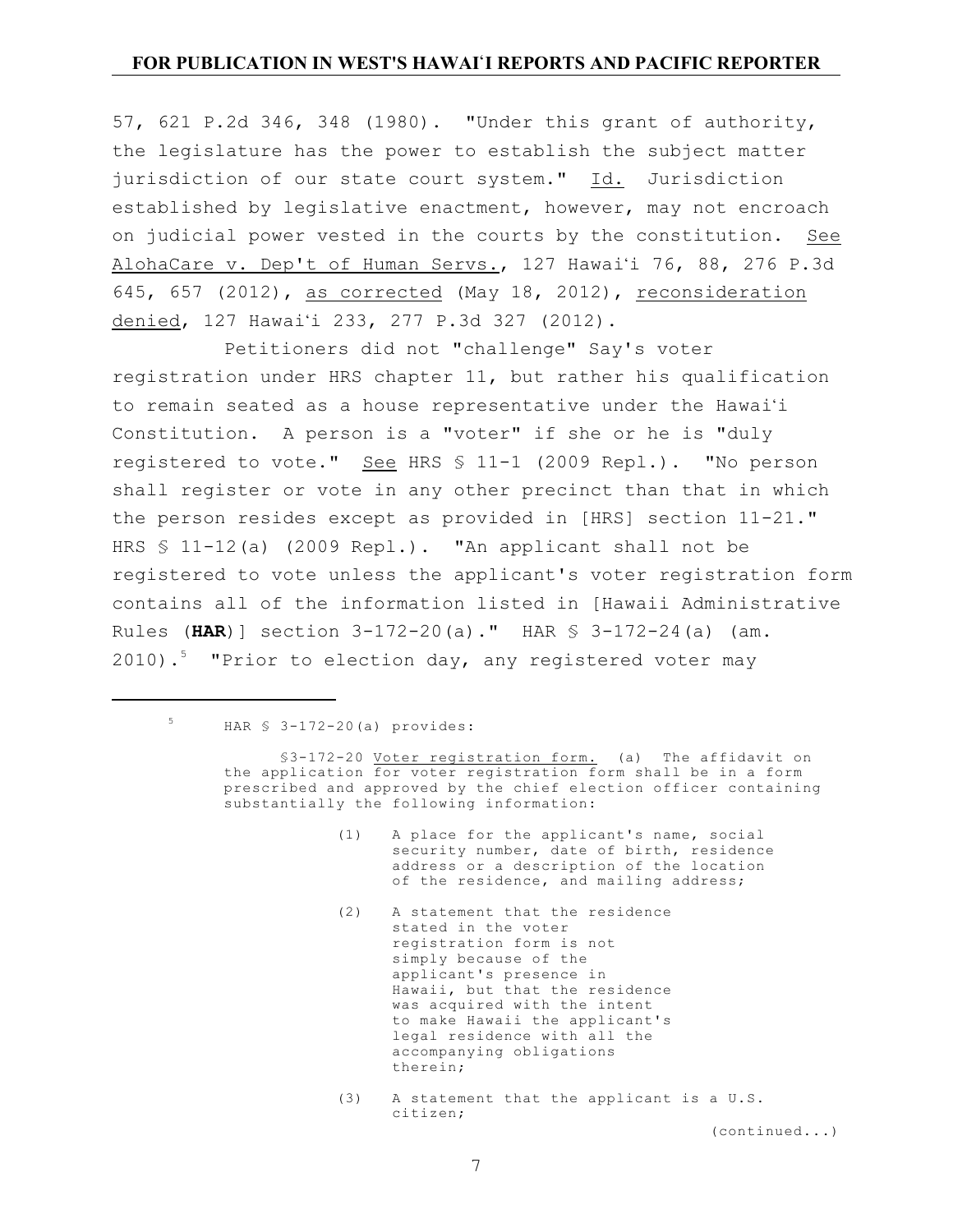challenge the right of a person to be or to remain registered as a voter in any precinct." HAR § 3-172-40(a). Challenges to a voter's registration prior to an election are investigated and ruled upon by the clerk of the county in which an election is held. HRS § 11-25(a). A Board of Registration (**County Board**) in each of the four counties hears appeals from the county clerk's ruling. See HRS § 11-41 (2009 Repl.).

The legislative history of HRS chapter 11 shows that the legislature did not intend to vest powers in the county clerk and County Boards that would conflict with constitutional provisions governing the eligibility of persons to serve as members of the legislature. HRS chapter 11 was enacted in 1970 as part of Act 26. 1970 Haw. Sess. Laws Act 26, § 2 at 17-71. "Due to the initiation of new voting systems, new parties, a rapidly increasing and mobile population, and actions of the 1968 Constitutional Convention," the legislature passed Act 26 to "thorough[ly] revis[e]" State and county election laws. 1970 Haw. Sess. Laws Act 26,  $\frac{1}{5}$  1 at 17. The committee report stated that provisions included in Act 26 were intended to clarify residency, make voter registration "easier," and "assist[]" the county clerk in "keeping registration up to date." H. Stand.

- $5(\ldots$ continued)
- (4) A statement that the applicant is at least sixteen years of age at the time of completing the registration form;
- (5) A self-subscribing oath that the applicant is swearing or affirming to the truth of the information given in the affidavit;
- (6) A space for the signature of a witness when the applicant is unable to write for reason of illiteracy, blindness, or other physical disability; and
- (7) A statement which says that the office, site, or location at which an applicant registers to vote, or the declination on the part of the applicant to register to vote will remain confidential and will be used for voter registration purposes only.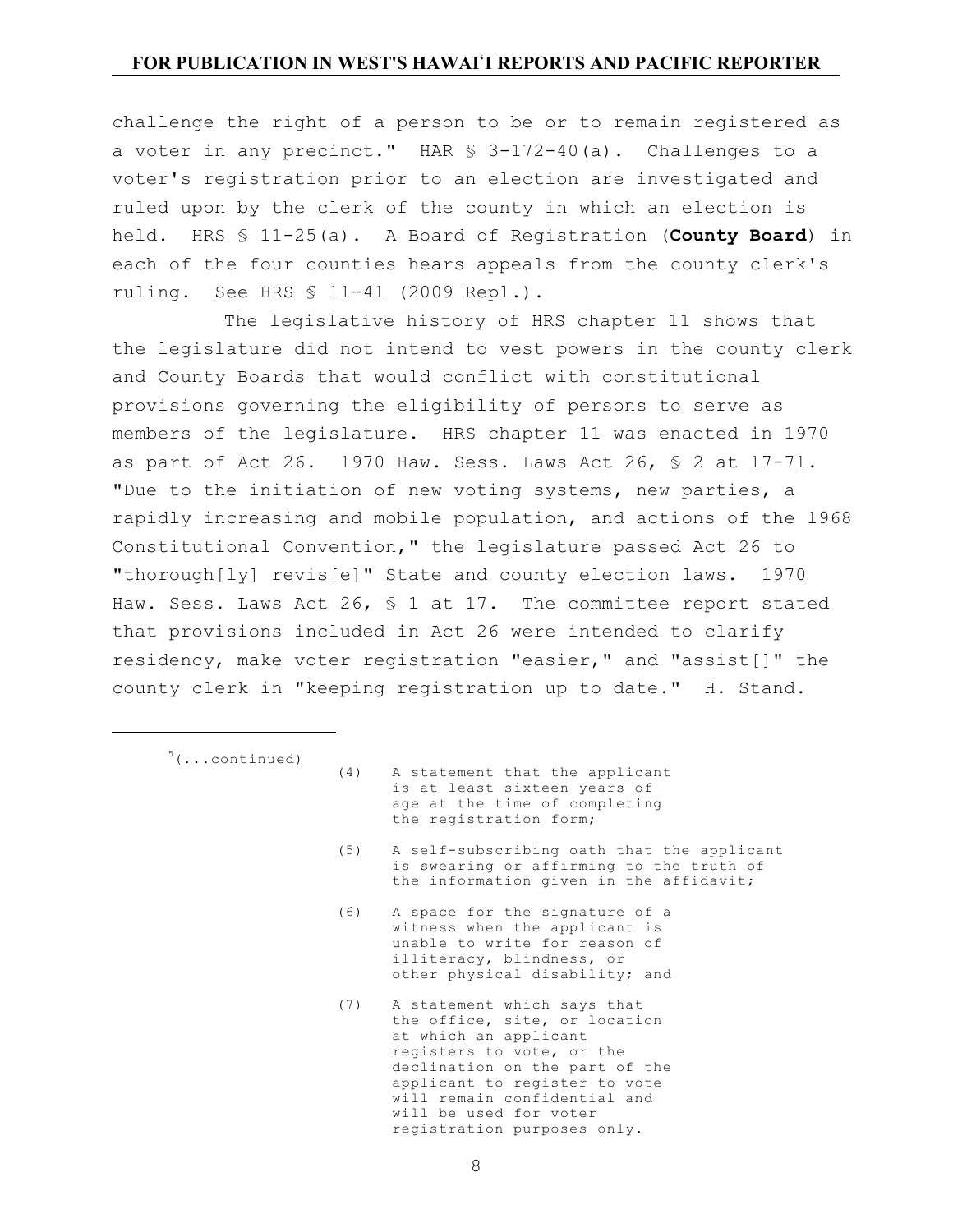Comm. Rep. No. 589, in 1969 House Journal at 852. Specifically, added provisions would allow the county clerk "to gather information on the residency status of voters' names and addresses from public and private sources." Id. The committee report noted, "[b]ecause of a large population and high voter mobility, voter lists, especially that for [O'ahu], are becoming increasingly difficult to maintain accurately. This provision will aid the clerk of Honolulu and the clerks of the neighbor islands, as their populations increase, to continually update their lists." Id. Act 26 amended the Hawaii Revised Statutes by adding chapter 11, which includes HRS §§ 11-23 and 11-25. 1970 Haw. Sess. Laws Act 26, § 2 at 24-25. Under HRS §§ 11-23(a) and 11-25(a), the county clerk is empowered to investigate challenges to a voter's registration. The legislative history of HRS chapter 11 shows the legislature empowered the county clerk to "investigate" and rule upon voter registrations under HRS § 11-25 to "assist" the county clerk in keeping voter registrations up to date. H. Stand. Comm. Rep. No. 589, in 1969 House Journal at 852.

Hawai'i courts have delineated the jurisdictional boundary between the courts, the county clerk, and County Boards' respective authorities to decide whether a person's residency status makes her or him eligible for elected office or "to be or to remain registered" as a voter. In Dupree v. Hiraga, 121 Hawai'i 297, 219 P.3d 1084 (2009), a County Board did not exceed its jurisdiction when it ruled on candidate Solomon Kaho'ohalahala's registration as a voter in Lana'i county for Maui County Council election purposes. See id. at 316, 219 P.3d at 1103. The Dupree court specified the County Board did not exceed its jurisdiction under HRS chapter 11 because it ruled "only on Kaho'ohalahala's right to be or remain a registered voter" under HRS  $$ 11-25(a)$ , and "did not mention any possible consequences for Kaho'ohalahala's candidacy under the provisions applicable to a candidate whose nomination papers have been successfully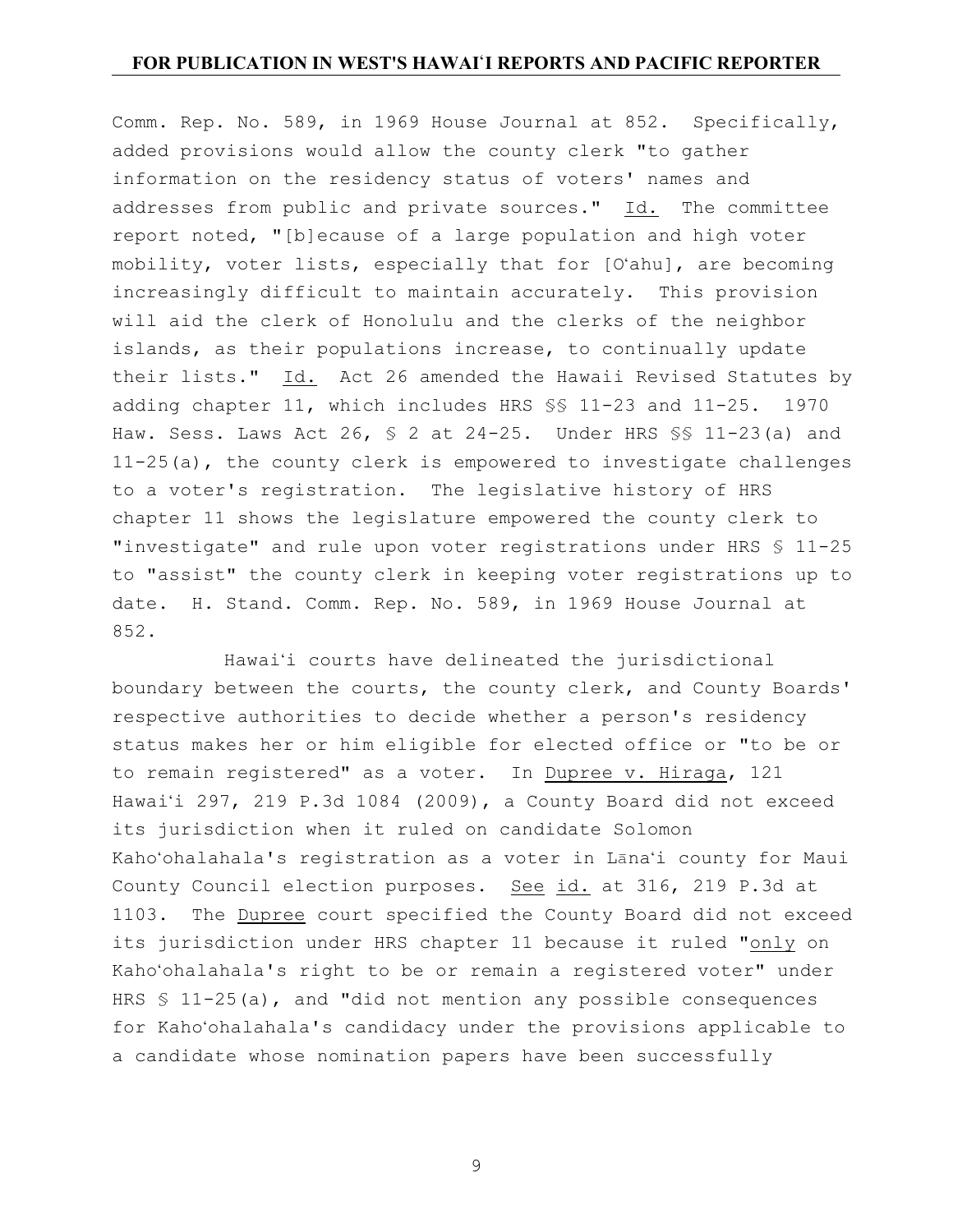challenged" under HRS  $\frac{12-8}{2009}$  Repl.).<sup>6</sup> Dupree, 121 Hawai'i at 316, 219 P.3d at 1103 (emphasis added). Likewise, the Dejetley court distinguished the factual determination of whether Kaho'ohalahala was a resident "for purposes of his public office residency requirement" from a County Board's determination that Kaho'ohalahala was not a resident "for purposes of voter registration." Dejetley, 122 Hawai'i at 267 n.36, 226 P.3d at 437 n.36.

Circuit courts have jurisdiction over "actions or proceedings in or in the nature of . . . quo warranto[.]" HRS § 603-21.7(b) (1993). A writ of quo warranto inquires into the authority by which a State official claims her or his office. HRS § 659-1 (1993). The Dejetley court concluded that a writ of quo warranto "seemed to be an appropriate remedy" for Kao'halahala's alleged violation of § 3-3 of the Charter of the County of Maui residency requirements, which automatically and instantly created a forfeiture and vacancy of his office. Dejetley, 122 Hawai'i at 266, 226 P.3d at 436. In Office of Hawaiian Affairs v. Cayetano, 94 Hawai'i 1, 8, 6 P.3d 799, 806 (2000), the State sought a judicial declaration that the Office of Hawaiian Affairs trustees appropriately held their elected offices after the U.S. Supreme Court held trustees' eligibility requirements to be unconstitutional. The Hawai'i Supreme Court concluded, "the State should seek relief through a quo warranto petition filed pursuant to HRS chapter 659." Id.

Here, the circuit court dismissed the Petition for lack of jurisdiction pursuant to HRCP Rule 12(b)(1). However, HRS § 603-21.7 expressly grants the circuit court jurisdiction to entertain such petitions.<sup>7</sup>

Therefore, we conclude the circuit court reversibly

<sup>6</sup>  Circuit courts, and not County Boards, hear complaints relating to nomination papers. See HRS § 12-8(h).

<sup>7</sup>  The circuit court did not dismiss the petition for failure to state a claim pursuant to HRCP Rule 12(b)(6), and Say did not so move. That issue is not before us. It was not raised and addressed below. This case is solely about the jurisdiction of the circuit court to entertain a Petition for Quo Warranto pursuant to HRS § 603-21.7.